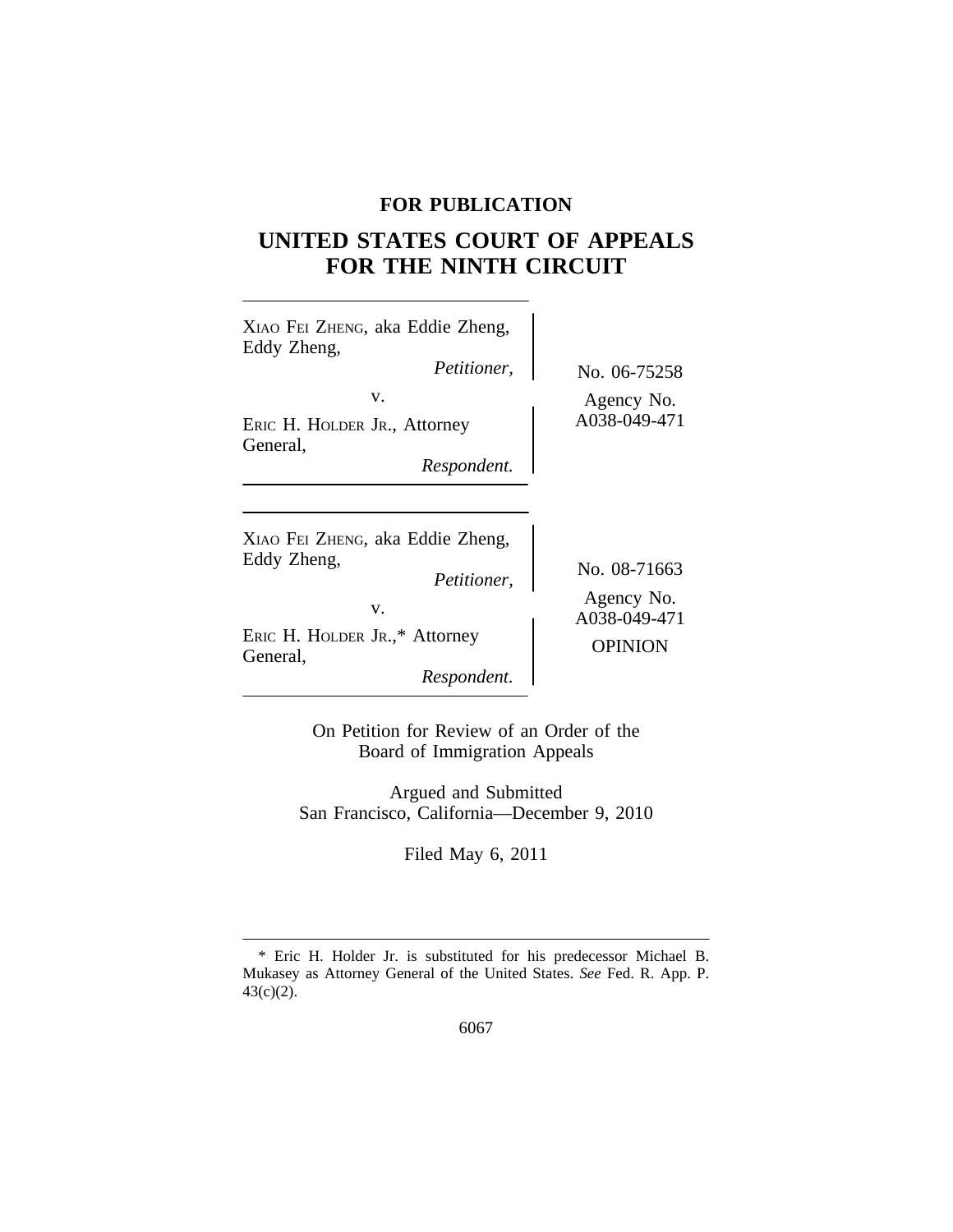6068 ZHENG v. HOLDER

Before: Mary M. Schroeder, Sidney R. Thomas, and Ronald M. Gould, Circuit Judges.

Opinion by Judge Schroeder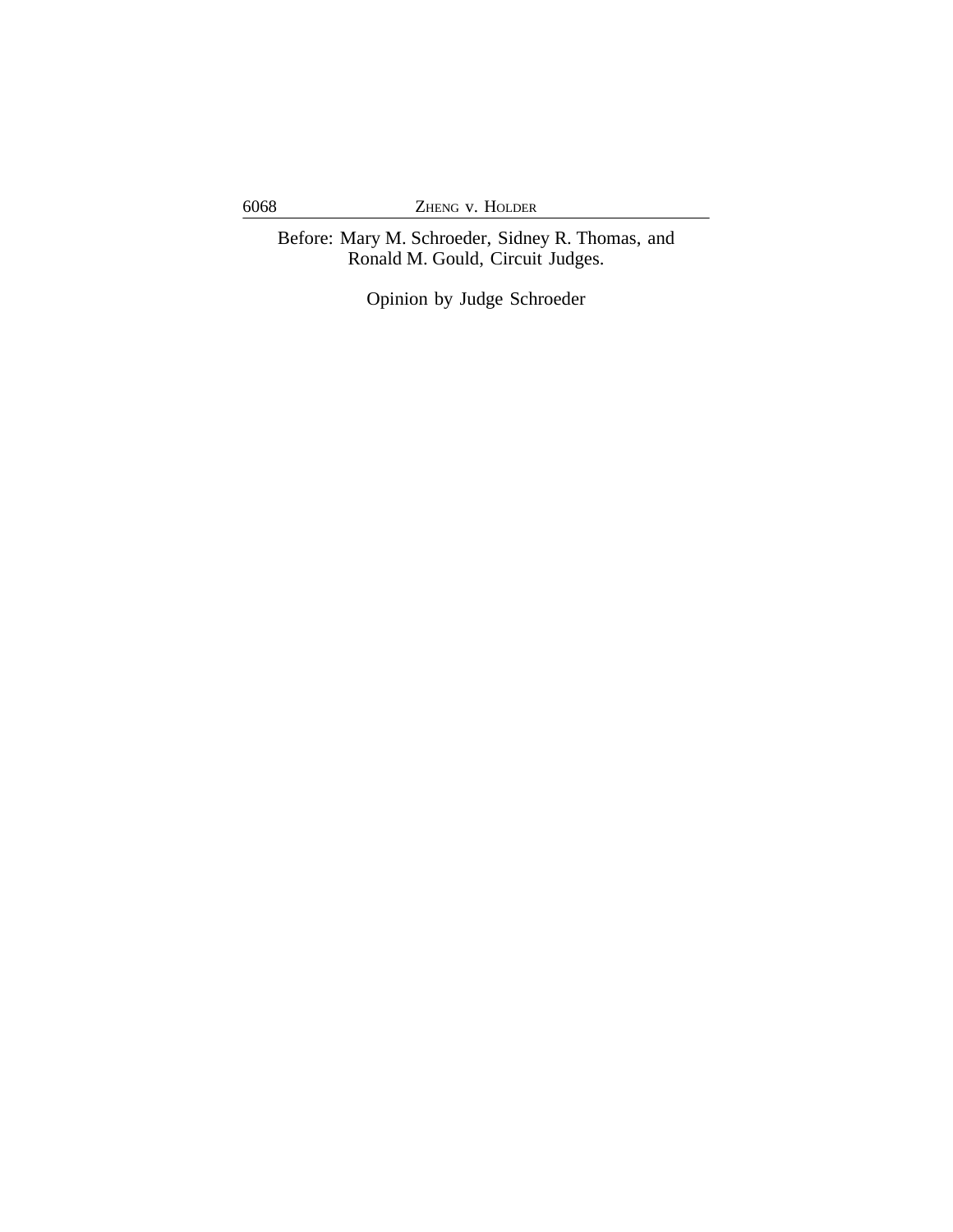# **COUNSEL**

Zachary Nightingale, San Francisco, California, for petitioner Xiao Fei Zheng.

Sarah Maloney, Department of Justice, Washington, D.C., for respondent Eric H. Holder Jr., Attorney General.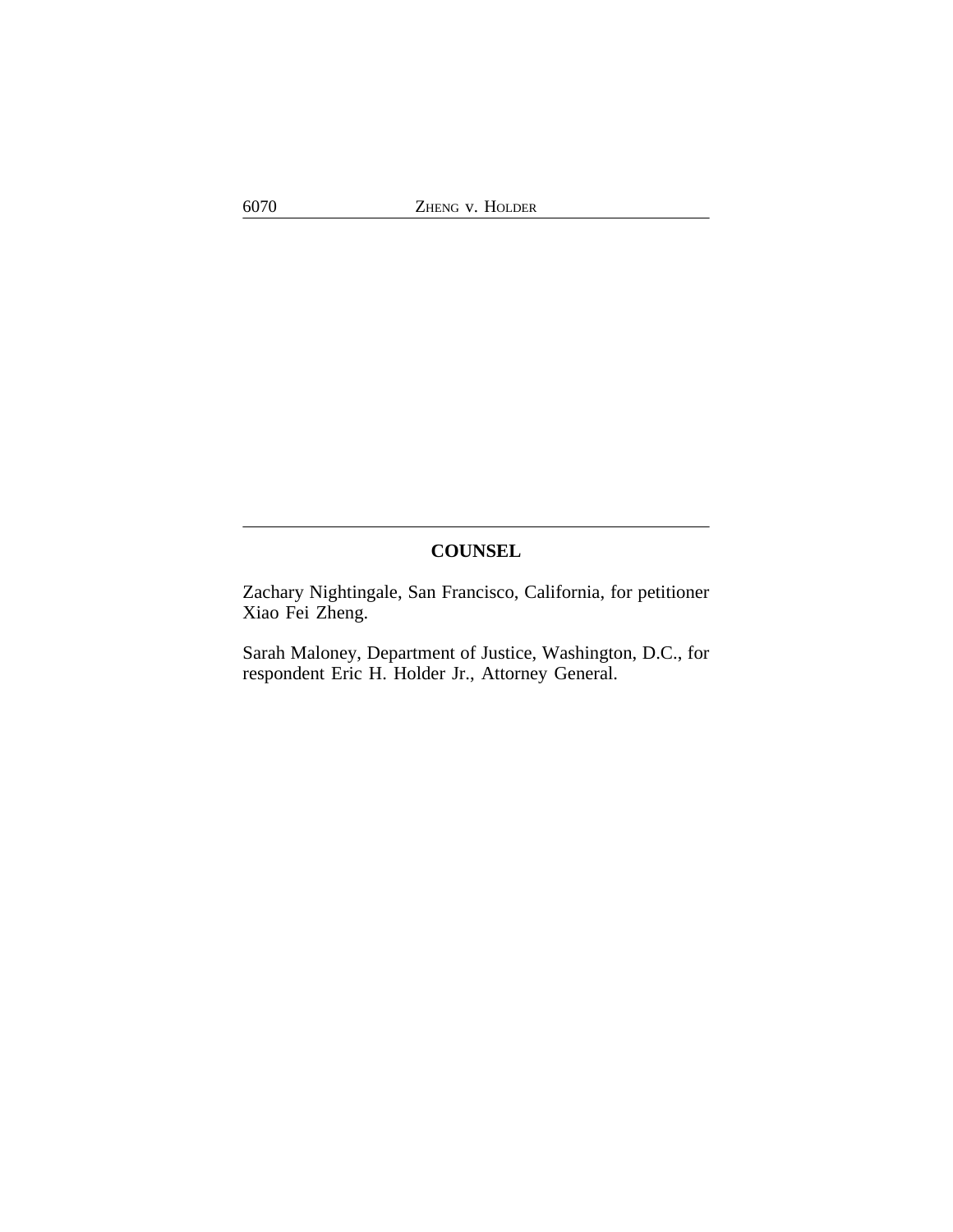#### **OPINION**

#### SCHROEDER, Circuit Judge:

Petitioner Xiao Fei "Eddy" Zheng, a native and citizen of China, petitions for review of two final orders of the Board of Immigration Appeals (BIA). In the first, the BIA denied Petitioner relief under former § 212(c) of the Immigration and Nationality Act, 8 U.S.C. § 1182(c), and denied Petitioner protection under the Convention Against Torture (CAT). In the second, the BIA denied Petitioner's motion to reopen his CAT claim based on alleged changed country conditions, and refused to sua sponte reopen Petitioner's application for § 212(c) relief to consider Petitioner's newly acquired equities. We grant the petition for review with respect to the denial of § 212(c) relief and therefore do not reach the BIA's denial of a sua sponte reopening of Petitioner's § 212(c) proceedings. We deny relief on the CAT claims.

This case is unusual in that the Petitioner was convicted at the age of sixteen of very serious crimes, served nineteen years in prison followed by immigration detention, yet demonstrated, beyond his own rehabilitation, a genuine desire and commitment to prevent youth from following in his criminal footsteps. Petitioner performed substantial service to the community, through his youth work, leading to a grant of parole by the California Board of Prison Terms, and he continued such work while in immigration proceedings.

The dispositive issue in this case is whether the BIA should have considered Petitioner's value and service to the community in assessing all of the relevant concerns bearing on his eligibility for § 212(c) relief. This court has consistently emphasized that in considering eligibility for § 212(c) relief, the BIA must consider all relevant circumstances, and the BIA itself has recognized that such circumstances include value and service to the community. Because the BIA in this case did not indicate that it had considered Petitioner's value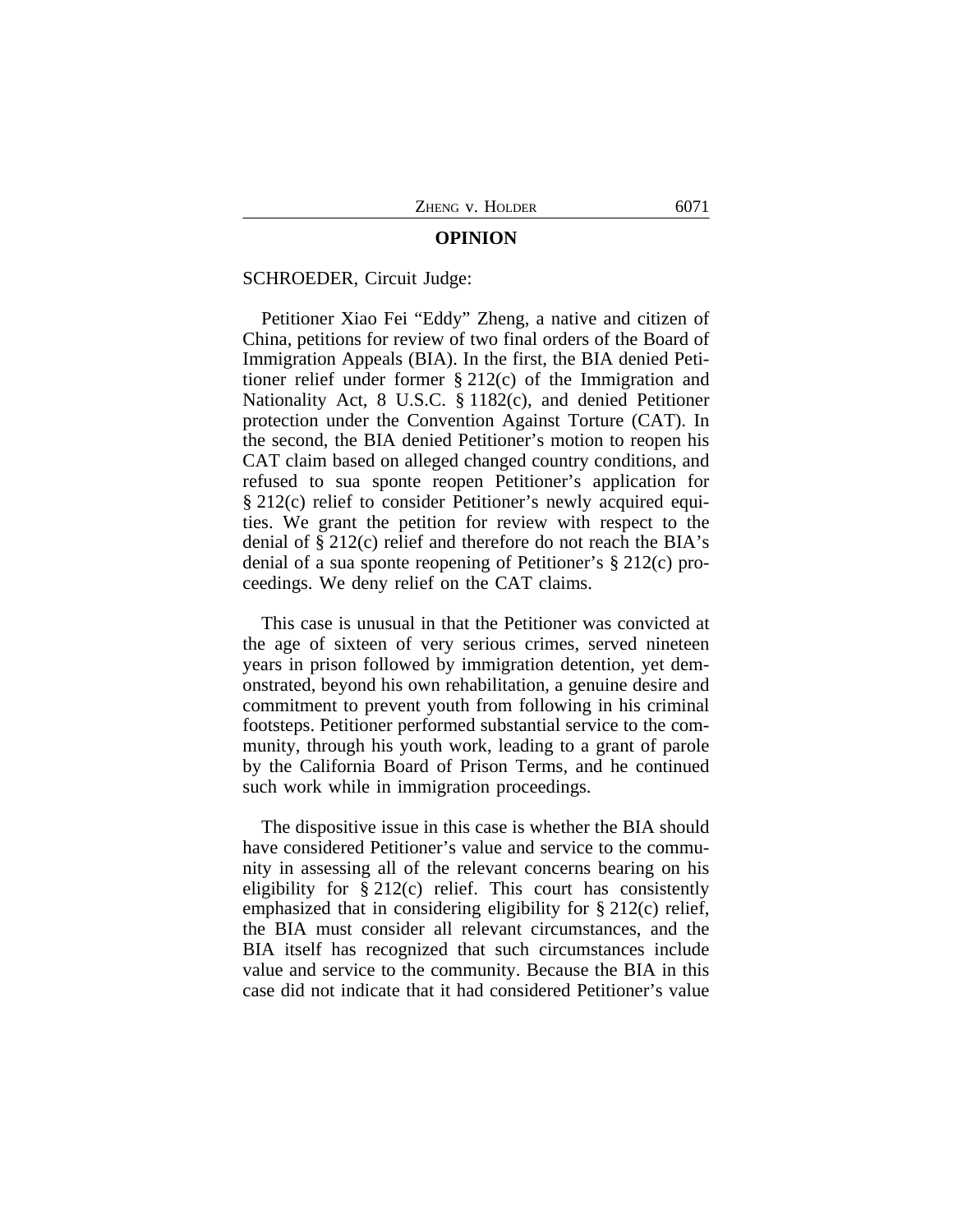| 6072 | ZHENG V. HOLDER |
|------|-----------------|
|      |                 |

and service to the community, we grant the petition for review with respect to Petitioner's application for § 212(c) relief and remand for consideration of all relevant factors.

#### **I. Factual Background**

Petitioner was admitted to the United States as a lawful permanent resident in November of 1982. He is married to a United States citizen. His mother, father, sister, and brother are also United States citizens.

In 1986, at the age of sixteen, Petitioner was convicted pursuant to a California plea agreement of criminal offenses involving kidnaping, robbery, and a firearm violation. He was sentenced as an adult and was incarcerated for 19 years. While incarcerated, among many other activities, Petitioner learned English, obtained his GED, earned an Associate of Arts Degree in Liberal Arts, co-facilitated a course entitled "Alternatives to Violence," developed a curriculum targeting at-risk immigrant teenagers, currently being used by community service providers in Northern California, and developed a business plan for a non-profit agency.

Petitioner applied for parole from prison on the basis of his extraordinary rehabilitation and positive equities. He supported his application with a letter of family support if he were removed to China. Petitioner was released from prison on parole in 2005 and was placed in removal proceedings immediately thereafter.

Since his release from prison and subsequent immigration detention, Petitioner has continued to engage in violenceprevention work in the immigrant and youth communities of Northern California working as Case Manager and later as Project Coordinator for the Community Response Network — Asian Pacific Islanders. Given Petitioner's efforts to prevent other young people from engaging in criminal activity, Petitioner won the support of community leaders, politicians, and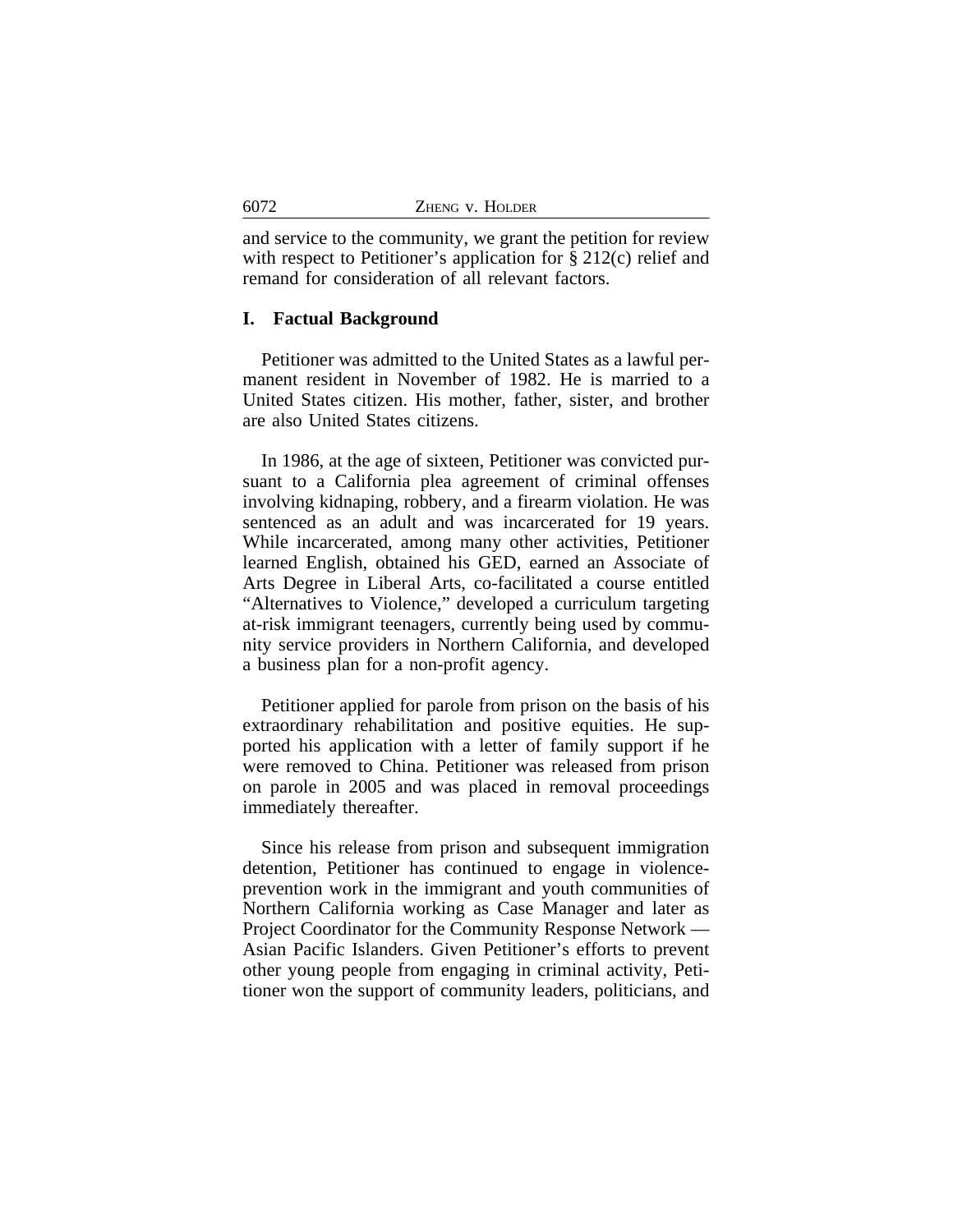| Zheng v. Holder | 6073 |
|-----------------|------|
|                 |      |

members of the law enforcement community who wrote letters of support to the immigration court on Petitioner's behalf.

#### **II. Procedural History**

Petitioner was placed in immigration detention following his release from prison and charged with removability for having been convicted of an aggravated felony crime of violence, an aggravated felony theft offense, and a firearms offense. The Immigration Judge (IJ) found Petitioner removable on all three grounds. The IJ then concluded that Petitioner's case did not present exceptional circumstances and denied Petitioner's application for § 212(c) relief and adjustment of status. The IJ also denied relief under CAT on the ground that Petitioner's claims were speculative or insubstantial. The IJ reasoned that because of the financial and social support Petitioner could expect from his relatives, if removed to China, Petitioner lacked the vulnerable circumstances he claimed would make him a likely torture victim.

Petitioner appealed to the BIA, which found him "deportable as charged" and dismissed his appeal. Citing *In re Marin*, 16 I. & N. Dec. 581 (BIA 1978), *abrogated on other grounds by In re Edwards*, 20 I. & N. Dec. 191 (BIA 1990), the BIA noted Petitioner's rehabilitation but concluded that Petitioner had not "identified unusual or outstanding equities sufficient to overcome his serious criminal conviction" to obtain § 212(c) relief. The BIA did not mention Petitioner's service work for youth in the community. The BIA also found "no reversible error" in the IJ's denial of CAT relief and held that the IJ's finding regarding the expected support from Petitioner's family, if Petitioner were removed to China, "was not clearly erroneous." Petitioner timely filed a petition for review, No. 06-75258, of the BIA's order dismissing his appeal.

Petitioner then filed a motion to reopen with the BIA alleging changed country conditions and newly acquired equities.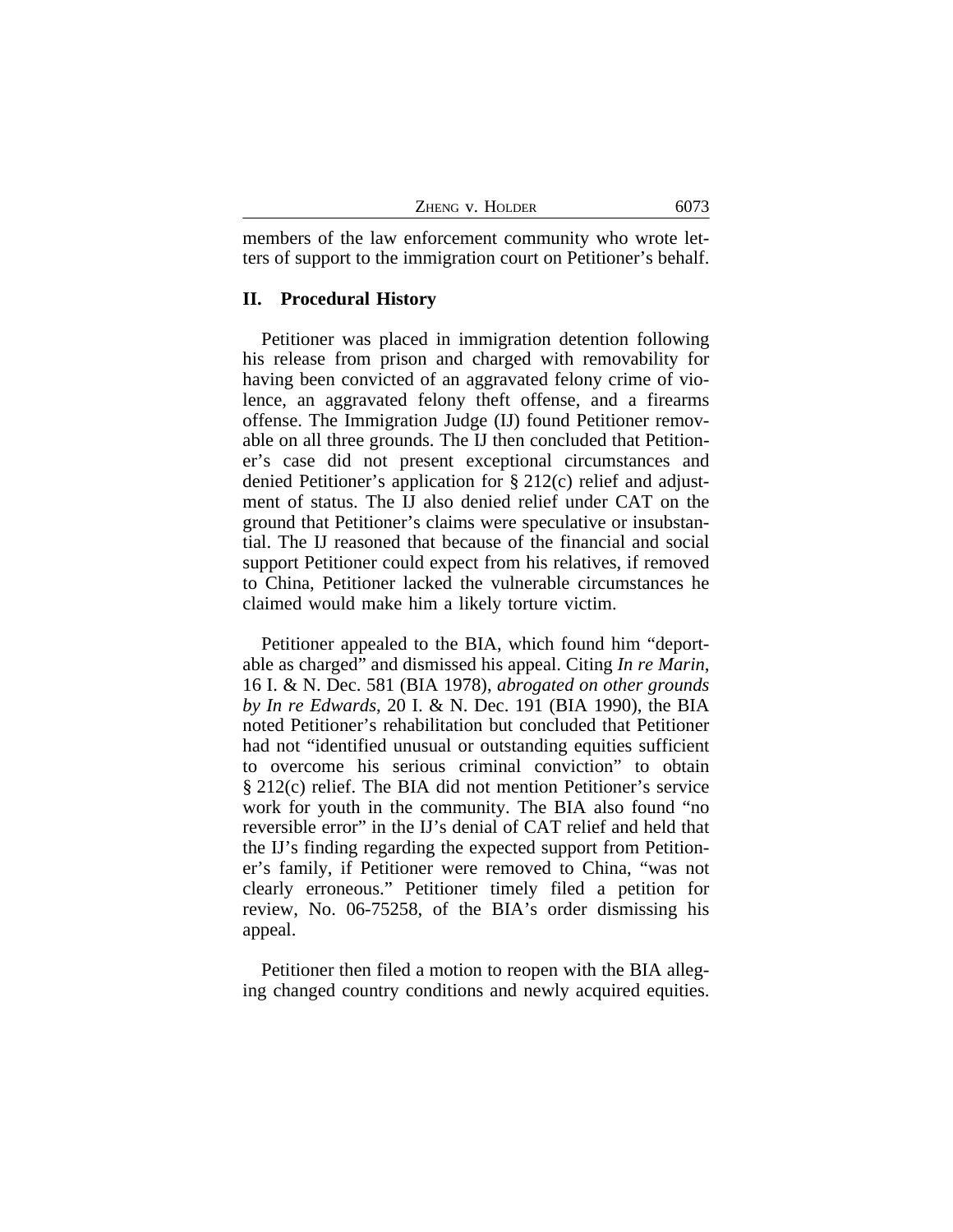| ZHENG V. HOLDER |
|-----------------|

The BIA denied the motion finding the changed country conditions immaterial to Petitioner's case and concluding that the newly acquired equities did not constitute exceptional circumstances warranting reopening. Petitioner filed a timely petition for review, No. 08-71663, of the BIA's order denying his motion to reopen. We consolidated the two petitions for review. *See* 8 U.S.C. § 1252(b)(6).

## **III. The BIA failed to consider all relevant factors to determine Petitioner's eligibility for § 212(c) relief.**

Petitioner contends that the BIA erred as a matter of law in denying his application for a waiver of inadmissibility under § 212(c) because it failed to conduct a complete, individualized, and reasoned analysis of the equities and adverse factors bearing on Petitioner's application. Specifically, Petitioner contends that the BIA ignored the extensive evidence presented to demonstrate his value and service to the community.

We have jurisdiction to decide petitions for review brought by an alien who is removable for having committed an aggravated felony or a firearm violation when the petition for review presents a constitutional issue or question of law. *See* 8 U.S.C. §  $1252(a)(2)(D)$  ("Nothing ... shall be construed as precluding review of constitutional claims or questions of law raised upon a petition for review filed with an appropriate court of appeals . . . ."); *see also Anaya-Ortiz v. Holder*, 594 F.3d 673, 676 (9th Cir. 2010) ("[W]e retain jurisdiction to review questions of law raised upon a petition for review." (citation and quotation marks omitted)).

**[1]** Section 212(c) provides relief from removal, at the discretion of the Attorney General, to permanent residents who pled guilty to crimes prior to 1996. *INS v. St. Cyr*, 533 U.S. 289, 294-98 (2001). Although Congress repealed § 212(c) as part of the Illegal Immigration Reform and Immigrant Responsibility Act of 1996, the Supreme Court ruled in *St. Cyr* that permanent residents who pled guilty to crimes prior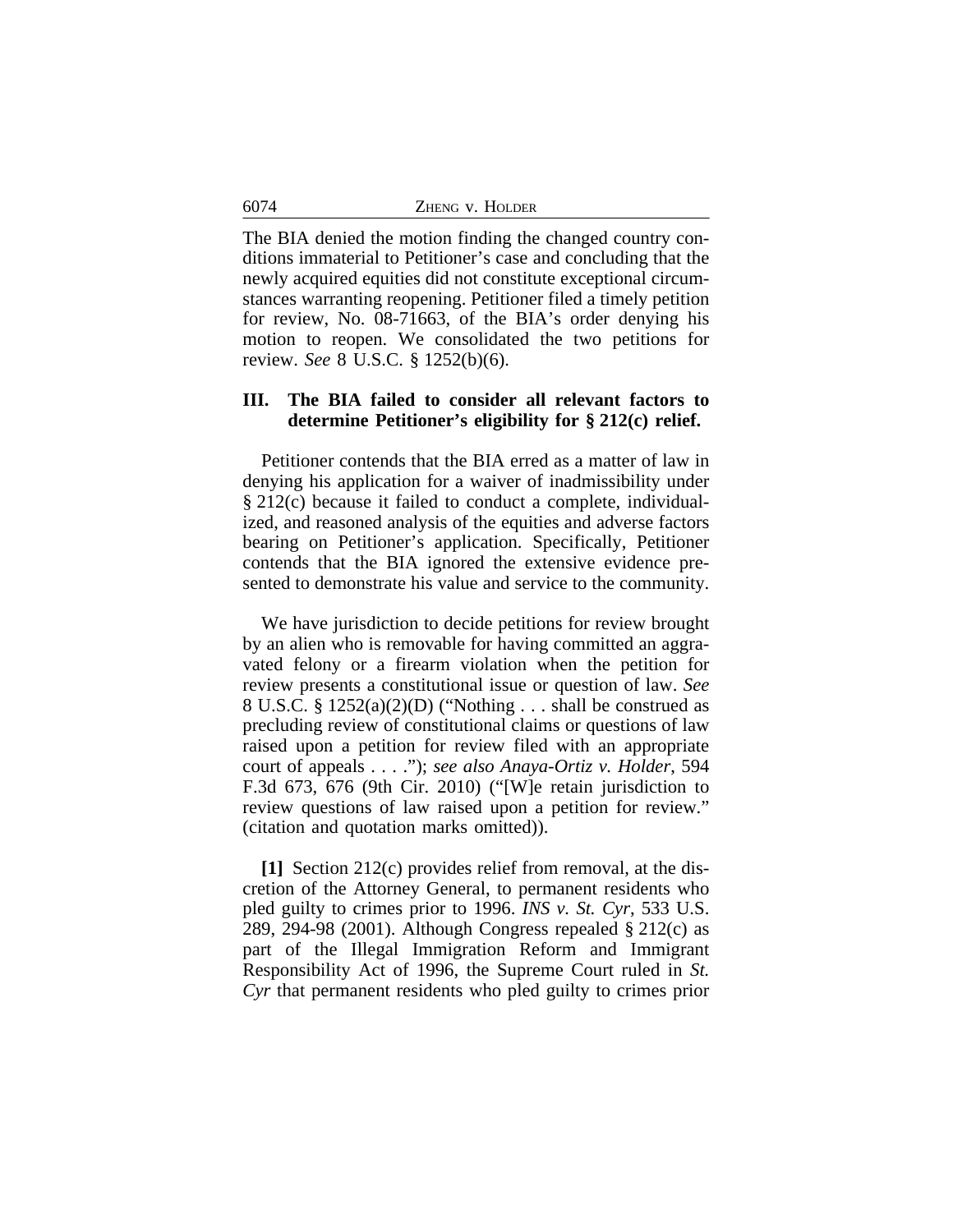ZHENG V. HOLDER 6075

to the repeal could still apply for § 212(c) relief if they would have been eligible at the time of their plea. *Id.* at 326.

**[2]** This court has repeatedly emphasized that the BIA abuses its discretion when it fails to consider all favorable and unfavorable factors bearing on a petitioner's application for § 212(c) relief. *See Rashtabadi v. I.N.S.*, 23 F.3d 1562, 1571 (9th Cir. 1994) ("The failure to consider an important factor or to make a record of considering it constitutes an abuse of discretion."); *see also Vargas-Hernandez v. Gonzales*, 497 F.3d 919, 923 (9th Cir. 2007) ("The BIA or the IJ decides whether an applicant is entitled to a favorable exercise of agency discretion on a case by case basis by taking into account the social and humane considerations presented in the applicant's favor and balancing them against the adverse factors that evidence the applicant's undesirability as a permanent resident.") (citations and quotation marks omitted); *Dragon v. INS*, 748 F.2d 1304, 1306 (9th Cir. 1984) (explaining that the BIA is "required to weigh all factors presented, both favorable and unfavorable"). There are no rigid requirements beyond the need for comprehensive consideration. *See Marin*, 16 I. & N. Dec. at 584 (BIA 1978) (explaining that no "inflexible test" has been adopted, that "the record as a whole" must be reviewed, and that the basis for the decision "must be enunciated in [the] opinion").

**[3]** Consideration of all relevant factors includes taking into account both negative and positive circumstances relevant to each Petitioner. The positive factors to be considered include, among others, ties to this country, evidence of hardship, and important to this case, value and service to the community. More than thirty years ago, the BIA listed the following as positive factors: "family ties within the United States, residence of long duration in this country (particularly when the inception of residence occurred while the [petitioner] was of young age), evidence of hardship to the [petitioner] and family if deportation occurs, service in this country's Armed Forces, a history of employment, the exis-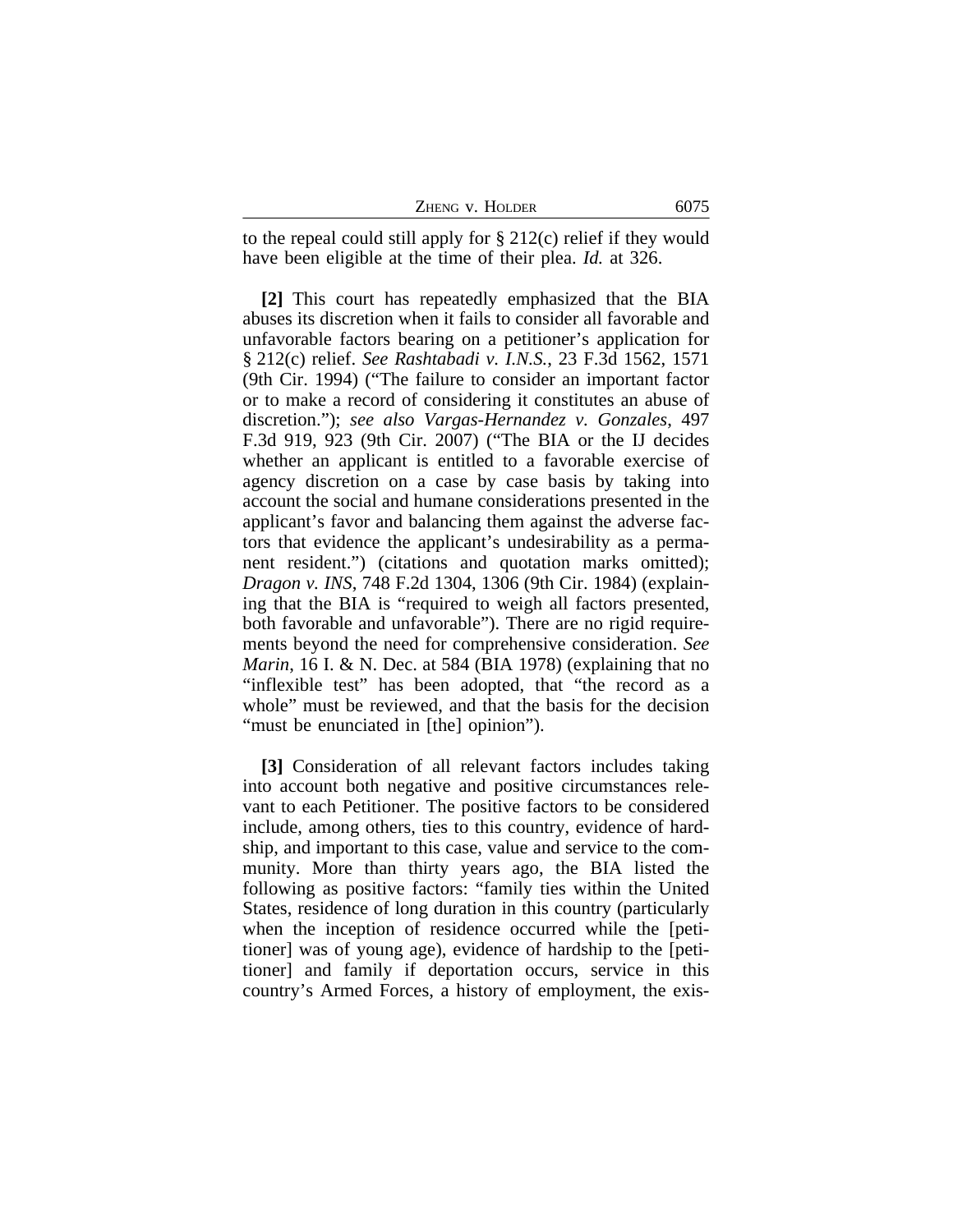| 6076 | ZHENG V. HOLDER |  |
|------|-----------------|--|
|      |                 |  |

tence of property or business ties, *evidence of value and service to the community*, proof of genuine rehabilitation if a criminal record exists, and other evidence attesting to a [petitioner's] good character (e.g., affidavits from family, friends, and responsible community representatives)." *Id.* at 584-85 (emphasis added).

**[4]** In this case, the BIA failed to consider all of the positive factors bearing on Petitioner's application for  $\S 212(c)$ relief because it did not consider his value and service to the community. It found that the Petitioner's more than twodecade-old conviction for multiple crimes was a negative factor that could not be overcome "absent truly outstanding countervailing equities." The BIA went on to recite some favorable factors, but dismissed their significance because of the criminal conviction, and did not mention Petitioner's work with youth. The BIA said that the "principal equities advanced by [Petitioner] . . . are his marriage to a United States citizen, which occurred during the course of these proceedings; his lengthy residence in the United States, nearly all of which occurred during his incarceration; and his commendable rehabilitation during imprisonment." The BIA also noted that Petitioner "has no children" and that his parents and siblings do "not depend on him, economically or otherwise." It concluded that Petitioner had not "identified unusual or outstanding equities sufficient to overcome his serious criminal conviction."

**[5]** The BIA made no mention of the substantial evidence presented by Petitioner to demonstrate his efforts to prevent other youth from following in his criminal footsteps. Some of this work led to his parole from prison. Petitioner correctly contends that the BIA failed to consider all relevant factors when making its § 212(c) determination. Leaders of community organizations wrote to the immigration court attesting to Petitioner's work inside and outside of prison. *See* Letter from Jake McGoldrick, Member of Bd. of Supervisors of the City and Cnty. of S.F. (Apr. 21, 2005) ("Mr. Zheng has . . . proven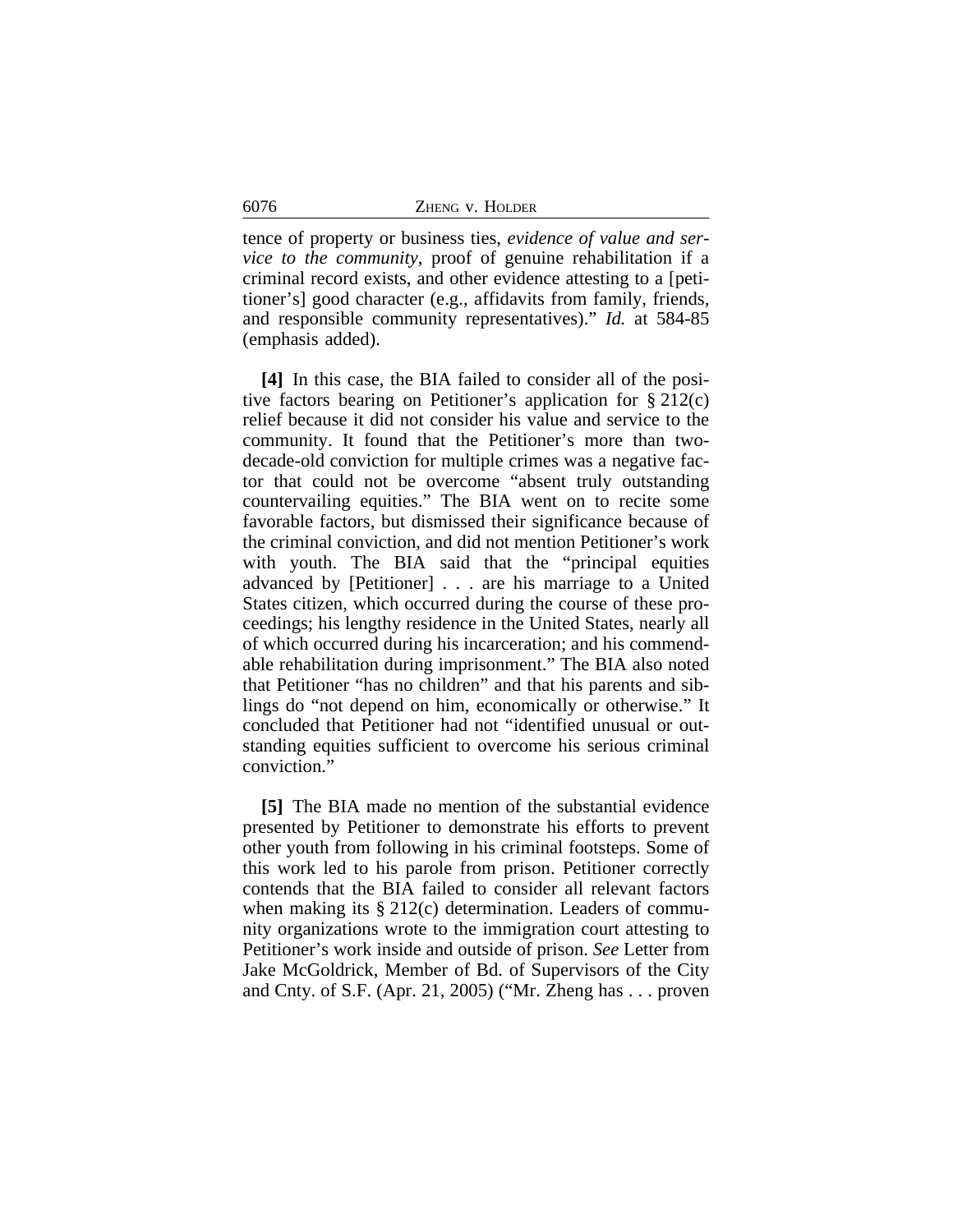ZHENG V. HOLDER 6077

that he can make positive contributions to society"); Letter from Reverend Norman Fong, Program Dir. of Chinatown Cmty. Dev. Ctr. (Apr. 7, 2005) ("There is no doubt that Eddy can be an asset to the community. I work in this community every single day—the same community where Eddy committed his crime as a 16-year-old—and I know that we need Eddy working with us. With his invaluable skills and experience, he is in an incredible position to steer other young people from following a path to prison. He was in the same situation as many of our youth today."); Letter from Art Calderon, Cal. State Prison Warden (Nov. 19, 1998) ("Mr. Zheng is currently the Vice Chairman of SQUIRES . . . [a] program designed to help and counsel juvenile delinquents and troubled youths."); Letter from Deacon George A. Salinger (Apr. 11, 2005) ("Although Eddie is not Catholic, he was an active participant in the Catholic Chapel. He was a member of the Choir as well as a very strong influence on so many of the men, with whom he interacted."); Letter from Jane Kim, Youth Program Dir. (Apr. 12, 2005) ("I learned about [Eddy's] case four years ago when I discovered an incredibly valuable curriculum that Eddy Zheng wrote for at-risk youth while he was incarcerated in San Quentin. It was a curriculum that I ended up using in my program."). Thus, Petitioner provided ample evidence of his community involvement and his value to society. *See Marin*, 16 I. & N. Dec. at 585 (listing "value and service to the community" as a positive factor).

**[6]** Under the controlling law, the BIA was required to consider Petitioner's value and service to the community as a factor in Petitioner's application for § 212(c) relief. The BIA's failure to consider or even mention such a significant factor in the face of such a substantial showing constitutes abuse of discretion. *Rashtabadi*, 23 F.3d at 1571 ("The failure to consider an important factor or to make a record of considering it constitutes an abuse of discretion."). This case must therefore be remanded so that the BIA can evaluate the unusual nature of the record in this case. *Dragon*, 748 F.2d at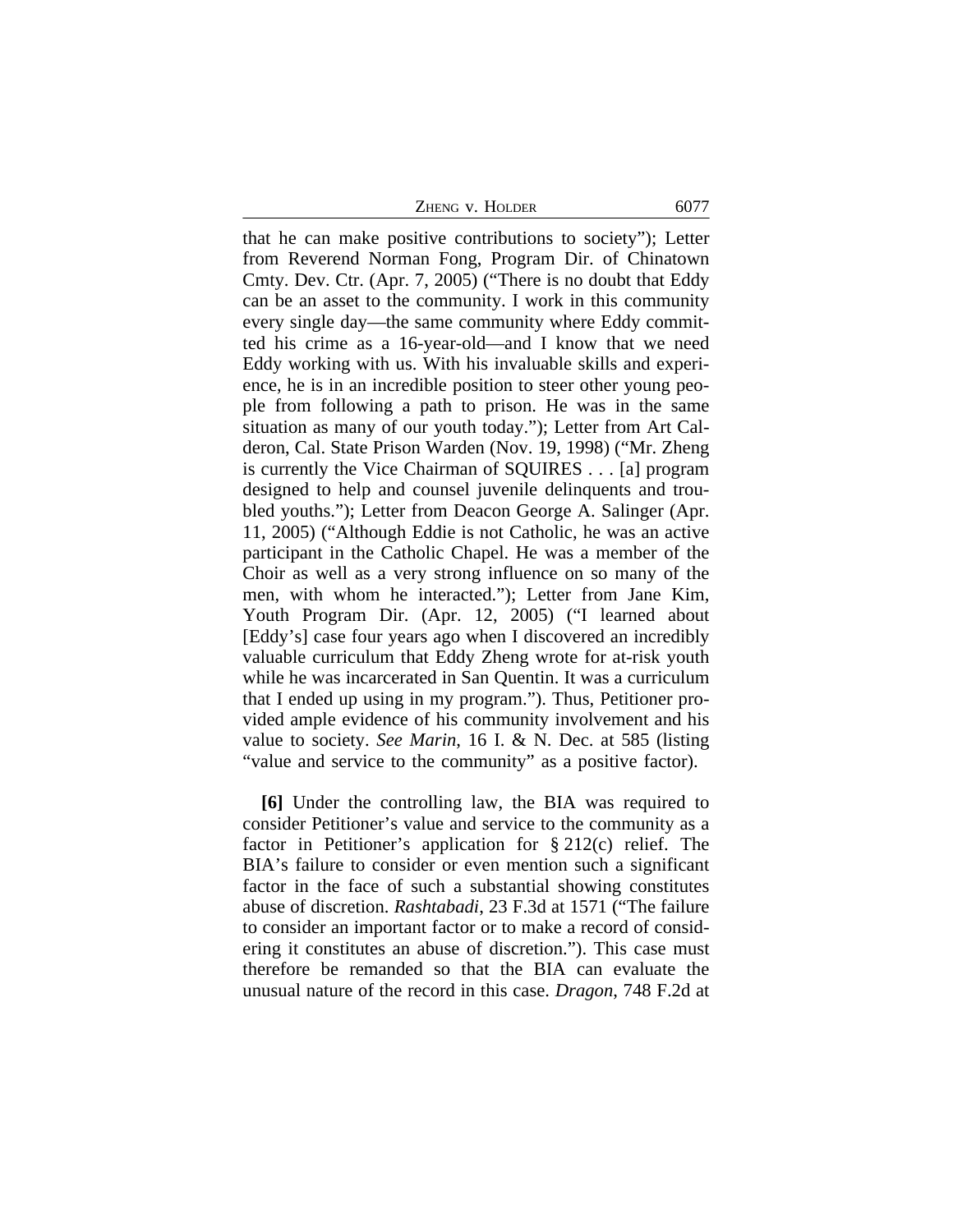| 6078 | ZHENG V. HOLDER |
|------|-----------------|
|      |                 |

1307 (remanding to the BIA "with instructions to evaluate expressly all relevant factors presented in the petition").

The government points to the BIA's reference to Petitioner's "commendable rehabilitation during imprisonment" and argues it encompasses his service to youth while in prison and during the course of this proceedings. Rehabilitation would include his learning English, obtaining his GED and associates degree, his having a good disciplinary record in prison, and his lack of a subsequent criminal record. *See Rashtabadi*, 23 F.3d at 1571 (explaining that evidence of rehabilitation includes attending GED and vocational educational classes as well as the absence of subsequent criminal conduct). Rehabilitation, however, is not the same as value and service to the community. As the BIA said in *Marin*, rehabilitation is a factor different from value and service to the community. 16 I. & N. Dec. at 585. The BIA must take both rehabilitation and value and service to the community into account when relevant. So far as we can tell from the BIA decision, Petitioner's community service and work with youth was not considered. The evidence of Petitioner's value and service to the community was relevant in this case, so we remand for the BIA to consider it. *See Dragon*, 748 F.2d at 1307.

# **IV. The evidence does not compel a finding that Petitioner would be tortured if returned to China.**

Petitioner contends that the BIA erred in upholding the IJ's determination that Petitioner failed to demonstrate that it was more likely than not that he would be tortured if returned to China. Petitioner claims eligibility for CAT relief due to his status as a convicted criminal and deportee, his possible future status as a returned resident from the United States without strong family support, and his outspoken nature.

**[7]** We have jurisdiction to review the BIA's denial of CAT relief when such relief is denied on the merits. *See Morales v. Gonzales*, 478 F.3d 972, 980 (9th Cir. 2007)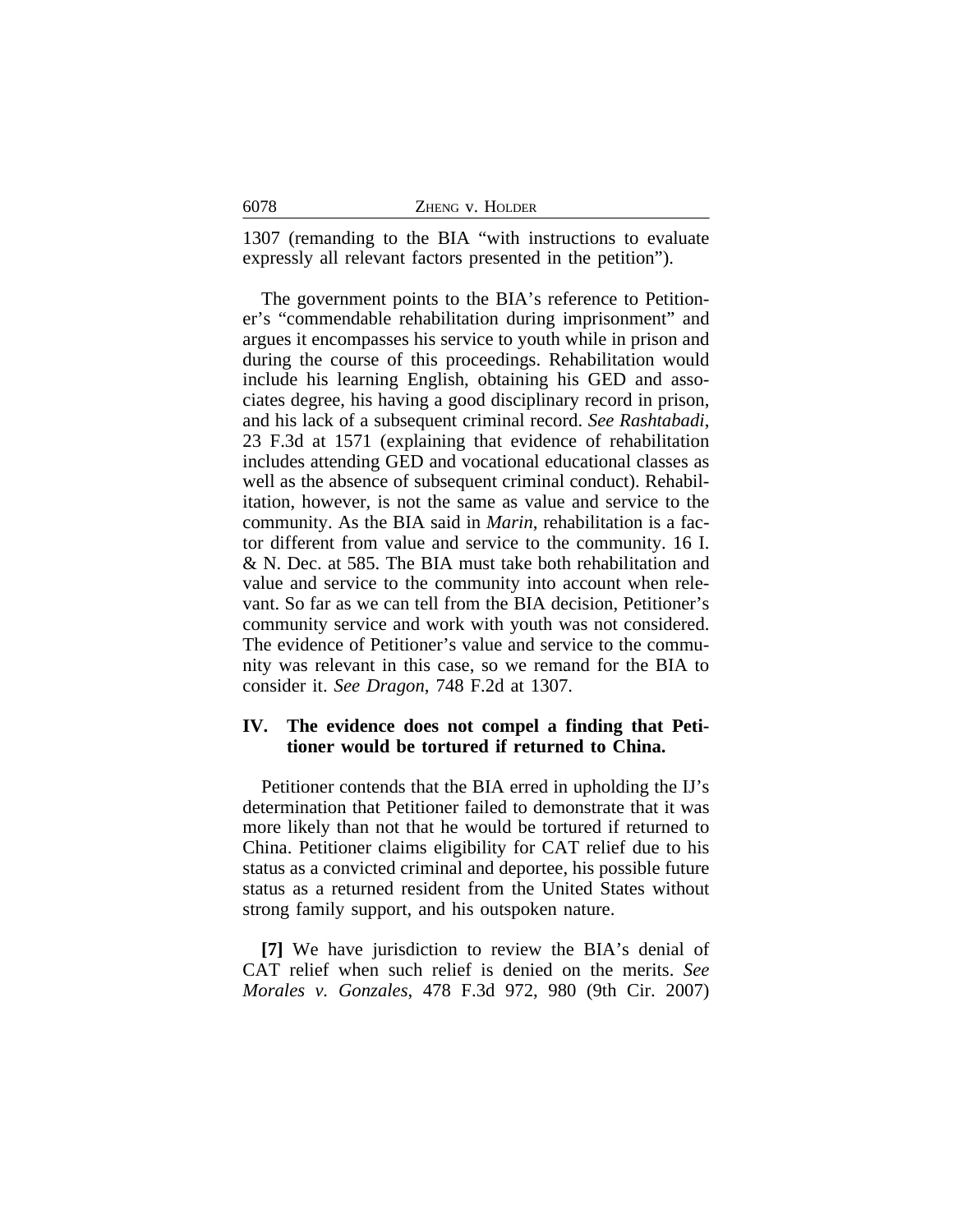ZHENG V. HOLDER 6079

("[W]hen an IJ does not rely on an alien's conviction in denying CAT relief and instead denies relief on the merits, none of the jurisdiction-stripping provisions . . . apply to divest this court of jurisdiction." (citations omitted)). To receive relief under CAT, Petitioner has the burden of showing that he "is more likely than not to be tortured in the country of removal." 8 C.F.R. § 1208.16(c)(4); *see Nuru v. Gonzales*, 404 F.3d 1207, 1216 (9th Cir. 2005) (same). In order for this court to reverse the BIA with respect to a finding of fact, the evidence must compel a different conclusion from the one reached by the BIA. *See I.N.S. v. Elias-Zacarias*, 502 U.S. 478, 481 n.1 (1992) ("To reverse . . . we must find that the evidence not only *supports* that conclusion, but *compels* it . . . ." (emphasis in the original)).

**[8]** The IJ found that Petitioner would have the support of his family if returned to China. The IJ said that "because of the economic and social support that the respondent can expect from his family" Petitioner could not show that he is more likely than not to be tortured if returned to China. This finding, as the BIA recognized, is supported by a letter from a member of Petitioner's family written to the California Board of Prison Terms urging Petitioner's parole and discussing Petitioner's secure future in China. Petitioner argues that he can no longer rely on the support from his family because the job referred to in the letter is no longer available and because the family member in China has moved. He claims that lacking family or friends that he can rely on in China he is particularly vulnerable to torture.

**[9]** Yet, the claims of possible torture remain speculative. The IJ found "insufficient evidence in the record to show by a clear probability that the fact of a serious felony conviction would cause [Petitioner] to be incarcerated and tortured in China." The BIA agreed. The IJ also found speculative the claim that Petitioner would likely be tortured in China. In his petition for review before this court, Petitioner does not challenge those findings and the record does not compel reversal.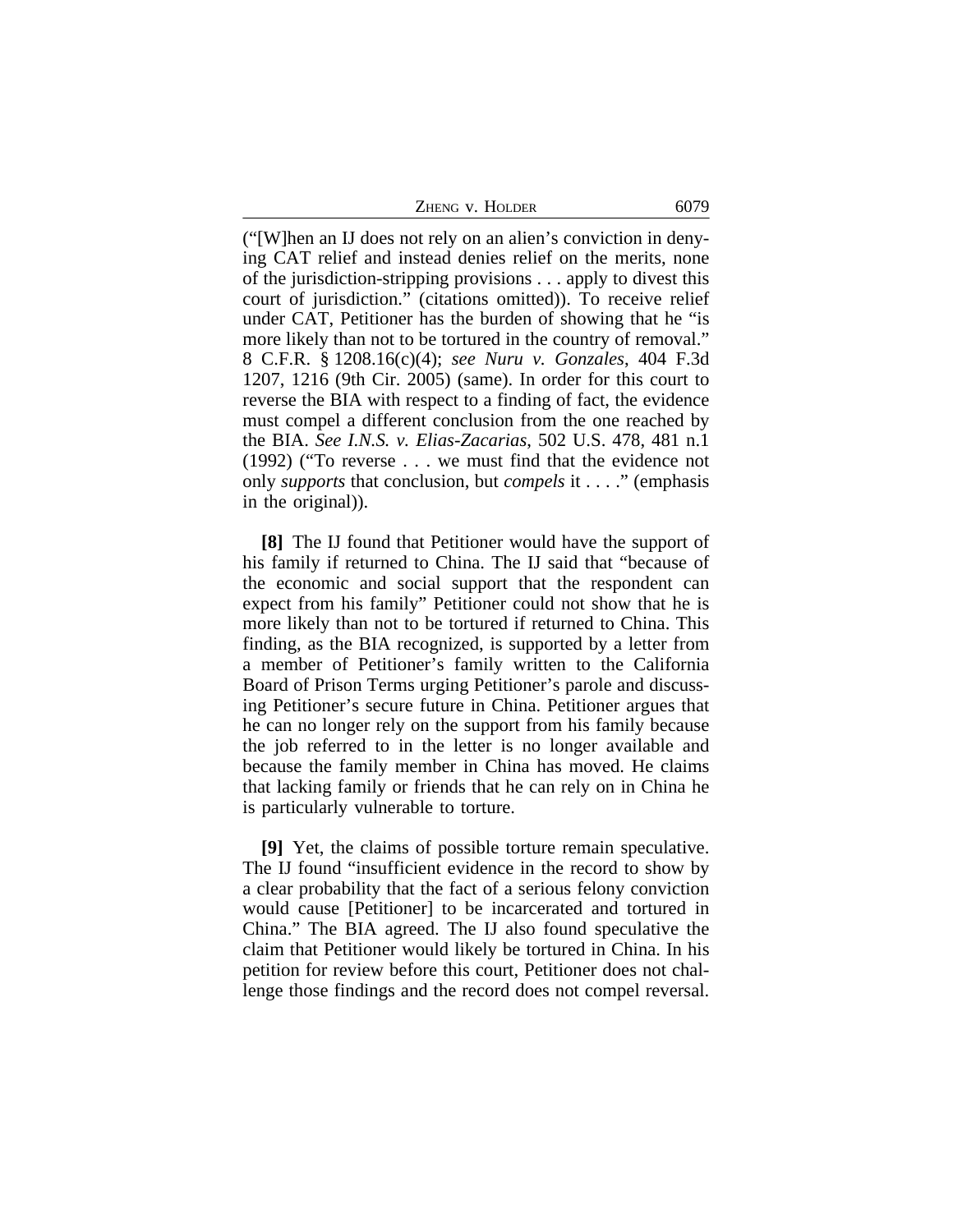| ZHENG V. HOLDER |  |
|-----------------|--|
|-----------------|--|

6080

Instead, Petitioner relies on his expert's opinion testimony about the likelihood of torture. That opinion, however, was not supported by the record. As the IJ explained: "It is clear that [Petitioner's expert] testimony is based on the assumption that [Petitioner] will be in a remote village with no family. If [Petitioner] is in a large city and he has adult relatives . . . to call on, [the expert's] opinions lose much of their force." The record supports this observation. A member of his family testified that Petitioner has adult relatives and family friends living in China who would be there to help if Petitioner needed any assistance. The evidence thus belies Petitioner's contention that he would face torture if he returned to China.

### **V. The BIA did not abuse its discretion in denying Petitioner's motion to reopen his application for CAT relief.**

Petitioner next contends that the BIA abused its discretion in denying his motion to reopen his application for CAT relief based on changed country conditions. He contends that the materials he submitted established that there have been increases in persecution of dissidents and that as a result he is likely to be tortured. Petitioner also contends that the BIA failed to review the record as a whole.

**[10]** To prevail on a motion to reopen, Petitioner must show that there is a "reasonable likelihood" that he will meet the statutory requirements to obtain eligibility for relief under CAT, namely that he is more likely than not to be tortured in the country of removal. *Malty v. Ashcroft*, 381 F.3d 942, 947 (9th Cir. 2004); 8 C.F.R. § 1208.16(c)(4). Additionally, we have held that although the BIA "has broad discretion in ruling on a motion to reopen, it must show proper consideration of all factors, both favorable and unfavorable, in determining whether to grant a motion to reopen." *Toufighi v. Mukasey*, 538 F.3d 988, 993 (9th Cir. 2008).

**[11]** The record shows that the BIA diligently listed, in a page-long paragraph, all the materials Petitioner submitted in